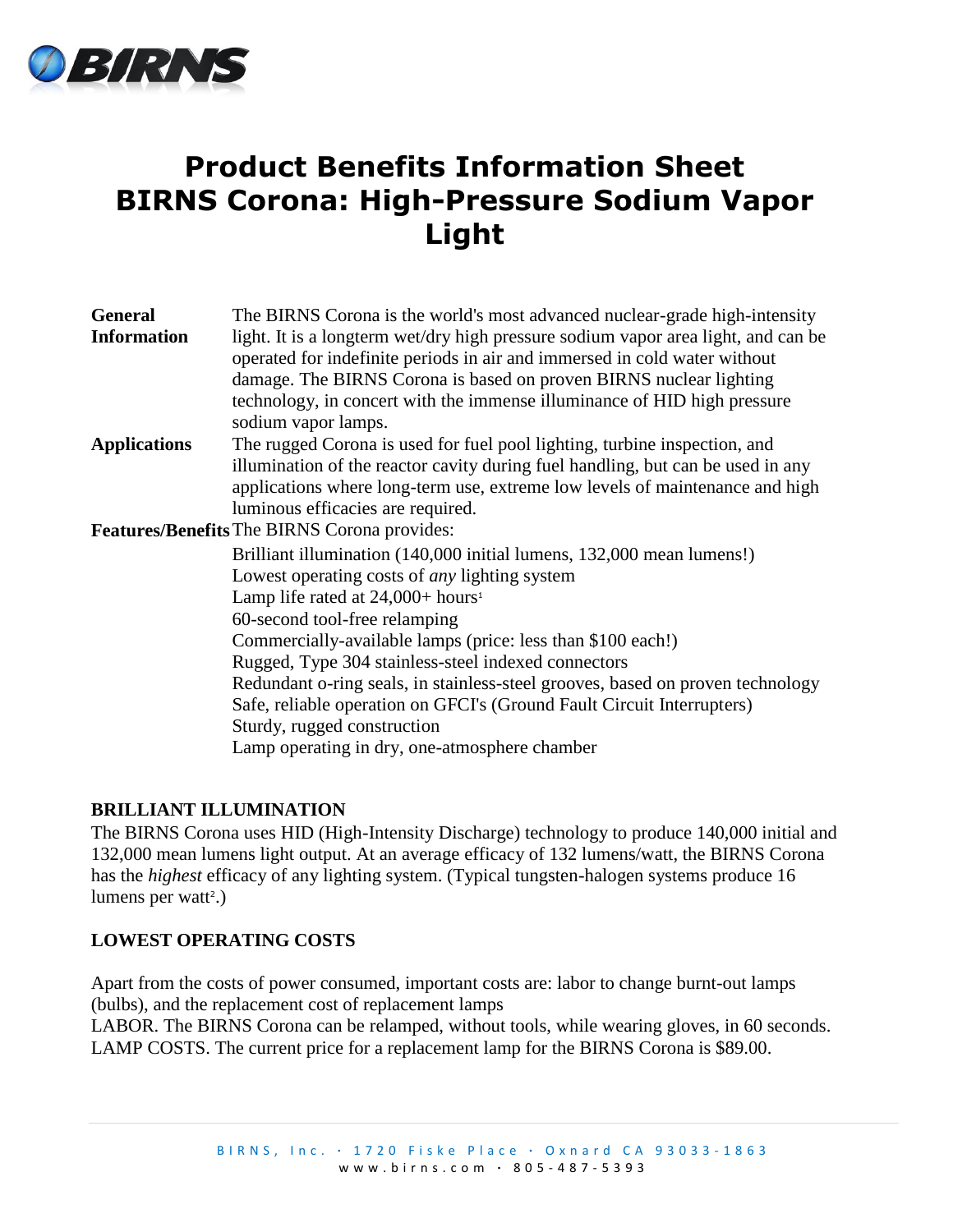

# **LONG-LIFE LAMPS**

These lamps are rated at a lifetime of over 24,000 hours!

## **FAST, TOOL-FREE RELAMPING**

The BIRNS Corona needs no tools to change the lamp. It can be relamped in less than 60 seconds by an operator wearing bulky gloves .

# **COMMERCIALLY-AVAILABLE LAMPS**

(Note: this is a key point, because competing systems are based on a non-standard, custom-made lamp. That lamp is manufactured by a small, specialty lamp manufacturer; you can buy it only through our competitor.)

Replacement lamps for the BIRNS Corona are available from any good lamp distributor; while BIRNS stocks these lamps (and incorporates them into BIRNS' QA system), it is not necessary to procure replacement lamps from BIRNS. This means:

You have your choice of replacement lamp suppliers; you are not tied to a monopoly.

You are guaranteed future supplies of replacement lamps. (On the other hand, should our competitor -- or their specialty lamp supplier -- go out of business, or simply decide to discontinue making the lamp, their lighting fixtures will quickly become obsolete.)

Replacement lamp prices are competitive. This is reflected by the fact that competing replacement lamps cost more than ten times the price of BIRNS lamps.

Replacement lamps are available faster. If one supplier doesn't have them in stock, another will. Replacement lamps for the BIRNS Corona are standard lamps, based on proven technology and manufactured under tightly controlled conditions by several large lamp manufacturers (e.g.

Sylvania, General Electric, etc.) with the requisite ability and resources. Significant amounts of research and development time and expertise have been applied to the development of these lamps; they are designed and made to perform at peak output.<sup>3</sup>

# **RUGGED, INDEXED TYPE 304 STAINLESS-STEEL CONNECTORS**

The BIRNS Corona uses heavy-duty stainless-steel connectors throughout. These connectors are indexed (i.e. they have a stainless steel keyway system that prevents mismating) and provide complete mechanical protection for the electrical pins.

These connectors seal with redundant o-rings. (By contrast, competing systems seal on rubbercoated pins!)

# **REDUNDANT O-RING SEALS, IN STAINLESS-STEEL GROOVES, BASED ON PROVEN TECHNOLOGY**

O-rings are a proven sealing technology; these same o-ring designs seal BIRNS deep-submergence lights in the marine environment to tens of thousands of feet depth, under extremes of thermal stress, mechanical abuse, and seawater corrosion, without difficulty.

O-rings and their grooves can be controlled C they are standard items, can be measured, and are accurate to  $+/- 0.001$ ". There is no place in the BIRNS Corona for "potting" or other methodology which is impossible to control or to measure.

The BIRNS Corona features redundant seals throughout; all high-stress sealing points have a backup seal.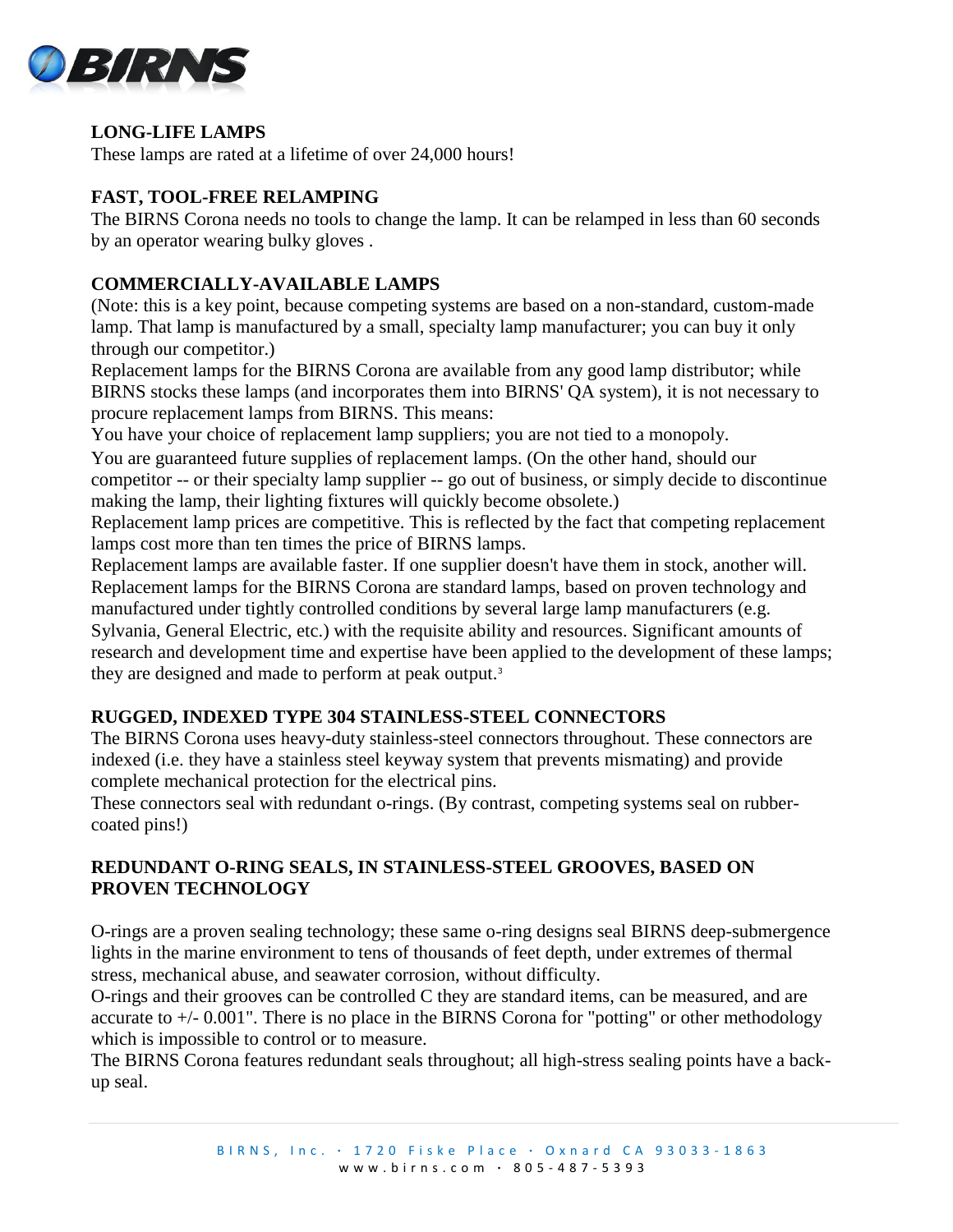

# **SAFE, RELIABLE OPERATION ON GFCI's**

The BIRNS Corona will operate safely and reliably on all commercial ground fault circuit interrupters (GFCI's), because its sealing methodology is reliable and prevents all electrical "leakage".

## **STURDY, RUGGED CONSTRUCTION**

The BIRNS Corona (including connectors) is constructed entirely of heavy-gauge electropolished Type 304 Stainless steel.

Four 3/8-inch (10 mm) solid stainless steel bars are welded across the front of the Corona, which increases rigidity and protects against mechanical impact. (This is in contrast to competing units, which have no reinforcing bars of any type.)

A captivated heavy-gauge stainless-steel mesh screen provides further mechanical protection for the Corona. Its secure captivation notwithstanding, however, it can be removed for cleaning, without tools, in 60 seconds. (Competing units use a cylindrical screen which is designed to catch broken glass but which does not provide significant mechanical impact protection.)

## **LAMP OPERATES IN DRY, ONE-ATMOSPHERE CHAMBER**

The BIRNS Corona provides a separate quartz envelope to enclose the lamp in a dry, oneatmosphere chamber. No water ever comes into contact with the lamp itself. This means that the lamp is not subjected to the pressure, thermal shock, corrosive effect etc. of the underwater environment.

In the unlikely event that a lamp should break, it is contained in the chamber, which is itself behind a stainless steel mesh screen and reinforcing bars. (Competing units' lamps are in direct contact with the water and are therefore under significant mechanical and thermal stress; should they break, there is no "barrier" between the mercury arc tube and the nuclear environment.)

As a luminaire manufacturer, BIRNS heeds the warnings and recommendations of the major lamp manufacturers, which advise against direct lamp contact with water:

*Sylvania*: "Warning: Although the outer bulb is made of heat resistance glass, external protection of the lamp is required to minimize the chance of bulb breakage due to direct contact with water during lamp operation."<sup>4</sup>

*Osram*: "Warning: Do not expose operating lamp to moisture."<sup>5</sup>

*GE Lighting*: "Outer bulbs of Lucalox [high pressure sodium] lamps are made of heat resistant glass, designed to have strength and thermal-shock-resistant characteristics for normal applications in typical luminaires. However, shielding of lamps must be provided to avoid bulb breakage that could result from direct contact with liquids (such as water) during operation."6